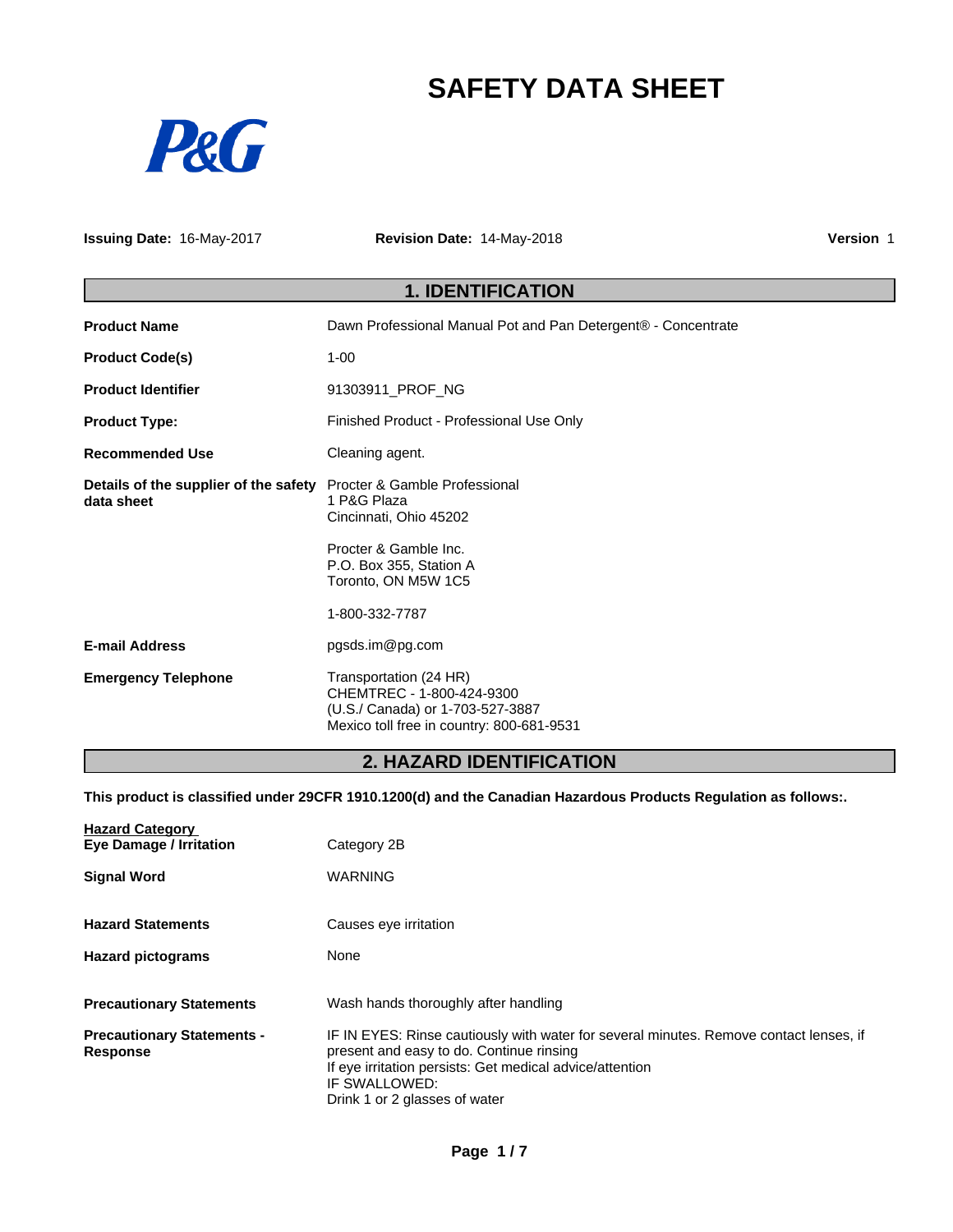**Precautionary Statements - Storage** None

**Precautionary Statements - Disposal**Dispose of contents/container in accordance with local regulation

**Hazards not otherwise classified (HNOC)** None

## **3. COMPOSITION/INFORMATION ON INGREDIENTS**

## **Ingredients are listed according to 29CFR 1910.1200 Appendix D and the Canadian Hazardous Products Regulation**

| <b>Chemical Name</b>               | <b>Synonyms</b>           | <b>Trade Secret</b> | <b>CAS-No</b> | Weight-% |
|------------------------------------|---------------------------|---------------------|---------------|----------|
| Sulfuric acid, mono-C10-16-alkyl   | Sulfuric acid,            | Yes                 | 68585-47-7    | $7 - 13$ |
| esters, sodium salts               | mono-C10-16-alkyl         |                     |               |          |
|                                    | esters, sodium salts      |                     |               |          |
| Amine oxides, C10-16-alkyldimethyl | Amine oxides.             | Yes                 | 70592-80-2    | 1 - 5    |
|                                    | C10-16-alkyldimethyl      |                     |               |          |
| Poly(oxy-1,2-ethanediyl),          | Poly(oxy-1,2-ethanediyl), | Yes                 | 68585-34-2    | 1 - 5    |
| alpha-sulfo-omega-hydroxy-,        | alpha-sulfo-omega-hydro   |                     |               |          |
| C10-16-alkyl ethers, sodium salts  | xy-, C10-16-alkyl ethers, |                     |               |          |
|                                    | sodium salts              |                     |               |          |
| Ethanol                            | Ethanol                   | Yes                 | 64-17-5       | 1 - 5    |

**Additional information** Actual concentrations withheld as trade secret in accordance with Canadian HPR

## **4. FIRST AID MEASURES**

#### **First aid measures for different exposure routes**

|                                                                                         | E - hadiaatian af beneadista madiaal attautian and anaajal toastmant naadad. If naasaasnu                      |
|-----------------------------------------------------------------------------------------|----------------------------------------------------------------------------------------------------------------|
| Most important symptoms/effects, None under normal use conditions.<br>acute and delayed |                                                                                                                |
| <b>Inhalation</b>                                                                       | Move to fresh air. If symptoms persist, call a physician.                                                      |
| <b>Ingestion</b>                                                                        | Drink 1 or 2 glasses of water. Do NOT induce vomiting. Get medical attention immediately if<br>symptoms occur. |
| <b>Skin contact</b>                                                                     | Rinse with plenty of water. Get medical attention if irritation develops and persists.                         |
| Eye contact                                                                             | Rinse with plenty of water. Get medical attention immediately if irritation persists.                          |
|                                                                                         |                                                                                                                |

**F. Indication of immediate medical attention and special treatment needed, if necessary**

**Notes to Physician** Treat symptomatically.

## **5. FIRE-FIGHTING MEASURES**

| Suitable extinguishing media                      | Dry chemical, CO <sub>2</sub> , alcohol-resistant foam or water spray.                                                                    |
|---------------------------------------------------|-------------------------------------------------------------------------------------------------------------------------------------------|
| Unsuitable Extinguishing Media                    | None.                                                                                                                                     |
| <b>Special hazard</b>                             | None known.                                                                                                                               |
| Special protective equipment for<br>fire-fighters | As in any fire, wear self-contained breathing apparatus pressure-demand, MSHA/NIOSH<br>(approved or equivalent) and full protective gear. |
| Specific hazards arising from the<br>chemical     | None.                                                                                                                                     |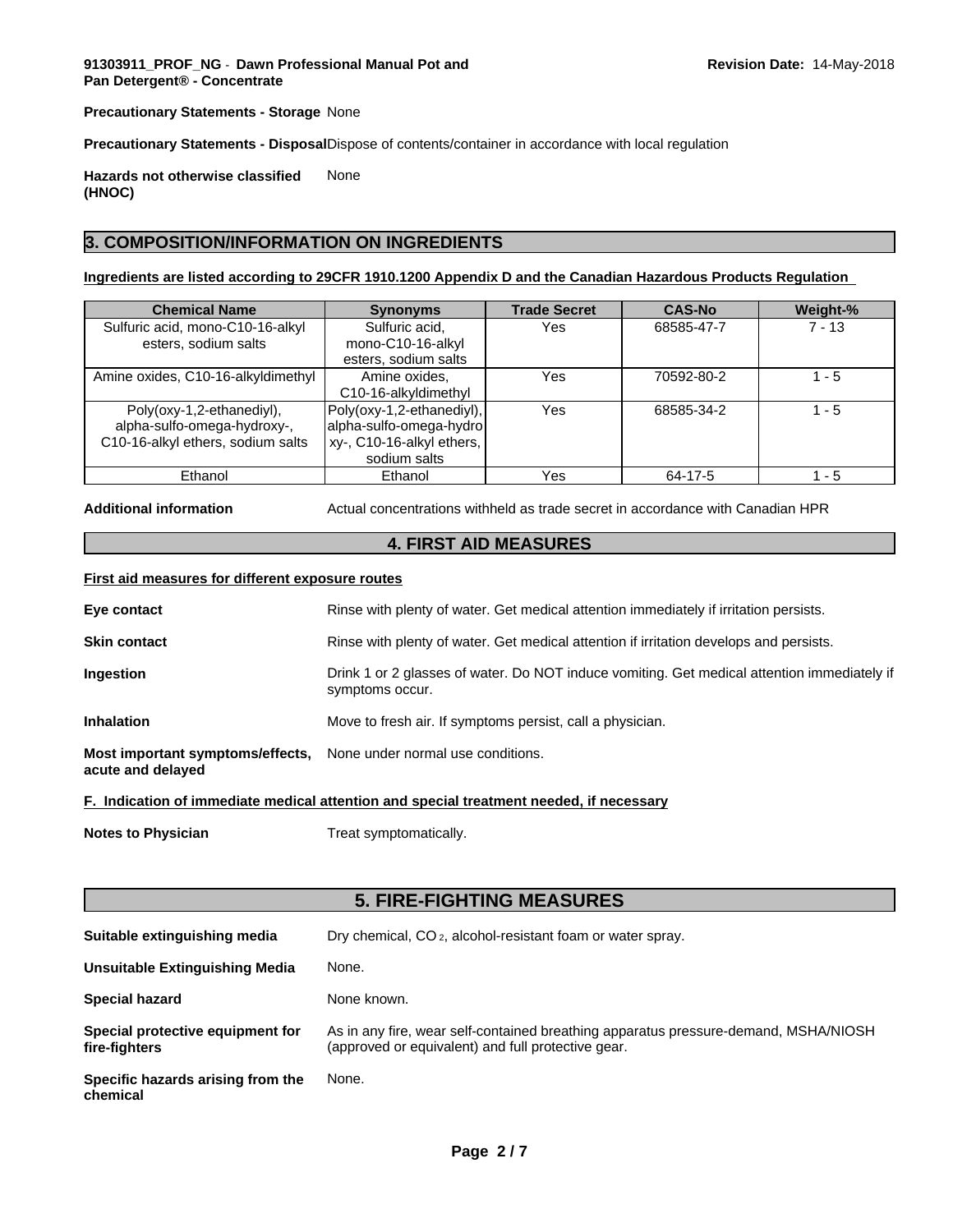|                                                              | <b>6. ACCIDENTAL RELEASE MEASURES</b>                                                                                                                                                                                                 |  |  |
|--------------------------------------------------------------|---------------------------------------------------------------------------------------------------------------------------------------------------------------------------------------------------------------------------------------|--|--|
|                                                              | Personal precautions, protective equipment and emergency procedures                                                                                                                                                                   |  |  |
| <b>Personal precautions</b>                                  | Use personal protective equipment. Do not get in eyes, on skin, or on clothing.                                                                                                                                                       |  |  |
| Advice for emergency responders                              | Use personal protective equipment as required.                                                                                                                                                                                        |  |  |
| Methods and materials for containment and cleaning up        |                                                                                                                                                                                                                                       |  |  |
| <b>Methods for containment</b>                               | Absorb with earth, sand or other non-combustible material and transfer to containers for<br>later disposal.                                                                                                                           |  |  |
| Methods for cleaning up                                      | Contain spillage, and then collect with non-combustible absorbent material, (e.g. sand,<br>earth, diatomaceous earth, vermiculite) and place in container for disposal according to<br>local / national regulations (see section 13). |  |  |
|                                                              | 7. HANDLING AND STORAGE                                                                                                                                                                                                               |  |  |
| <b>Precautions for safe handling</b>                         |                                                                                                                                                                                                                                       |  |  |
| Advice on safe handling                                      | Use personal protective equipment as required. Keep container closed when not in use.<br>Never return spills in original containers for re-use. Keep out of the reach of children.                                                    |  |  |
| Conditions for safe storage, including any incompatibilities |                                                                                                                                                                                                                                       |  |  |
| <b>Storage Conditions</b>                                    | Keep containers tightly closed in a dry, cool and well-ventilated place.                                                                                                                                                              |  |  |
| Incompatible products                                        | None known.                                                                                                                                                                                                                           |  |  |
|                                                              | <b>8. EXPOSURE CONTROLS/PERSONAL PROTECTION</b>                                                                                                                                                                                       |  |  |

## **Control parameters**

## **Exposure Guidelines** .

| <b>Chemical Name</b> | <b>CAS-No</b> | <b>ACGIH TLV</b> | <b>OSHA PEL</b>             | <b>Mexico PEL</b>                  |
|----------------------|---------------|------------------|-----------------------------|------------------------------------|
| Ethanol              | 64-17-5       | STEL: 1000 ppm   | TWA: 1000 ppm               | Mexico: TWA 1000 ppm               |
|                      |               |                  | TWA: 1900 mg/m <sup>3</sup> | Mexico: TWA 1900 mg/m <sup>3</sup> |
|                      |               |                  | (vacated) TWA: $1000$ ppm   |                                    |
|                      |               |                  | (vacated) TWA: 1900         |                                    |
|                      |               |                  | ma/m <sup>3</sup>           |                                    |

| <b>Chemical Name</b> | <b>CAS-No</b> | <b>Alberta</b>          | Quebec                        | <b>Ontario TWAEV</b> | <b>British Columbia</b> |
|----------------------|---------------|-------------------------|-------------------------------|----------------------|-------------------------|
| Ethanol              | 64-17-5       | TWA:<br>. 1000 ppm      | TWA: 1000 ppm                 | STEL:<br>1000 ppm    | STEL:<br>$1000$ ppm     |
|                      |               | . 1880 mg/m $3$<br>TWA: | TWA:<br>$1880 \text{ ma/m}^3$ |                      |                         |

No relevant exposure guidelines for other ingredients

## **Exposure controls**

**Engineering Measures Distribution, Workplace and Household Settings:**

Ensure adequate ventilation

**Product Manufacturing Plant (needed at Product-Producing Plant ONLY):** Where reasonably practicable this should be achieved by the use of local exhaust ventilation and good general extraction

## **Personal Protective Equipment**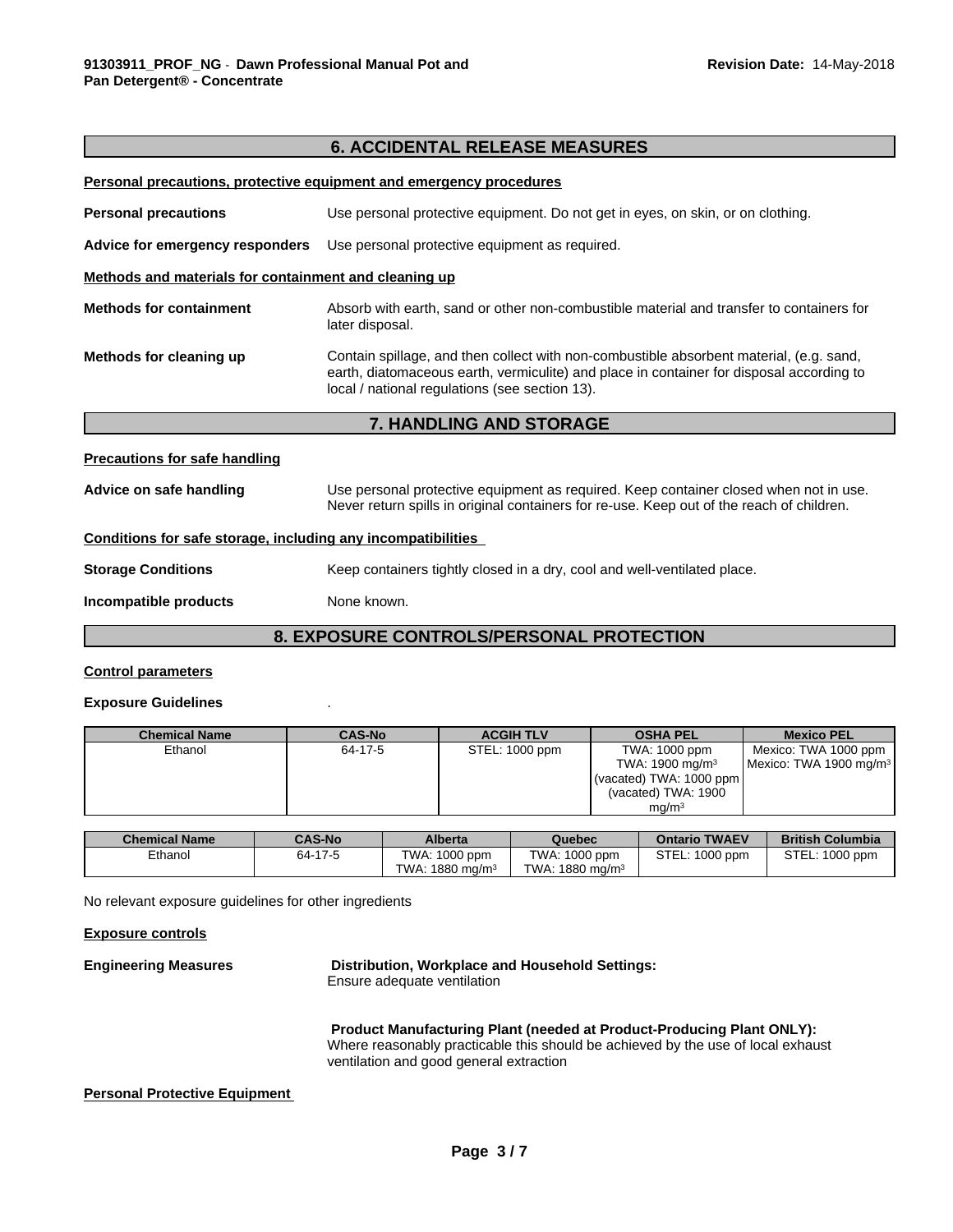## **91303911\_PROF\_NG** - **Dawn Professional Manual Pot and Pan Detergent® - Concentrate**

| <b>Eye Protection</b>           | Distribution, Workplace and Household Settings:<br>No special protective equipment required                                                                                                                      |
|---------------------------------|------------------------------------------------------------------------------------------------------------------------------------------------------------------------------------------------------------------|
| <b>Hand Protection</b>          | <b>Product Manufacturing Plant (needed at Product-Producing Plant ONLY):</b><br>Use appropriate eye protection<br>Distribution, Workplace and Household Settings:<br>No special protective equipment required    |
| <b>Skin and Body Protection</b> | <b>Product Manufacturing Plant (needed at Product-Producing Plant ONLY):</b><br>Protective gloves<br>Distribution, Workplace and Household Settings:<br>No special protective equipment required                 |
| <b>Respiratory Protection</b>   | <b>Product Manufacturing Plant (needed at Product-Producing Plant ONLY):</b><br>Wear suitable protective clothing<br>Distribution, Workplace and Household Settings:<br>No special protective equipment required |

**Product Manufacturing Plant (needed at Product-Producing Plant ONLY):** In case of inadequate ventilation wear respiratory protection

## **9. PHYSICAL AND CHEMICAL PROPERTIES**

| Physical State @20°C<br>Appearance<br>Odor<br><b>Odor threshold</b> | Liquid<br>Clear blue<br>Scented<br>No information available                                    |                                          |
|---------------------------------------------------------------------|------------------------------------------------------------------------------------------------|------------------------------------------|
| Property                                                            | Values                                                                                         | <b>Note</b>                              |
| pH value                                                            | 9.0                                                                                            |                                          |
| <b>Melting Point / Freezing Point</b>                               | No information available                                                                       |                                          |
| Boiling point / boiling range                                       | No information available                                                                       |                                          |
| <b>Flash point</b>                                                  | 46.1 - 57 °C / 114.98 - 134.6 °F                                                               | Closed cup. Does not sustain combustion. |
| <b>Evaporation rate</b>                                             | No information available                                                                       |                                          |
| Flammability (solid, gas)                                           | No information available                                                                       |                                          |
| <b>Flammability Limits in Air</b>                                   |                                                                                                |                                          |
| <b>Upper flammability limit</b>                                     | No information available                                                                       |                                          |
| <b>Lower Flammability Limit</b>                                     | No information available                                                                       |                                          |
| Vapor pressure                                                      | No information available                                                                       |                                          |
| Vapor density                                                       | No information available                                                                       |                                          |
| <b>Relative density</b>                                             | No information available                                                                       |                                          |
| <b>Water solubility</b>                                             | No information available                                                                       |                                          |
| Partition coefficient: n-octanol/waterNo information available      |                                                                                                |                                          |
| <b>Autoignition temperature</b>                                     | No information available                                                                       |                                          |
| Decomposition temperature                                           | No information available                                                                       |                                          |
| Viscosity                                                           | No information available                                                                       |                                          |
| <b>VOC Content (%)</b>                                              | Products comply with US state and federal regulations for VOC content in consumer<br>products. |                                          |

## **10. STABILITY AND REACTIVITY**

**Reactivity Reactivity Reactivity Reactivity Reactivity Reactivity Reactivity Reactivity Reactivity Reactivity Reactivity Reactivity Reactivity Reactivity Reactivity Reactivity Reactivity**

**Stability** Stable under normal conditions.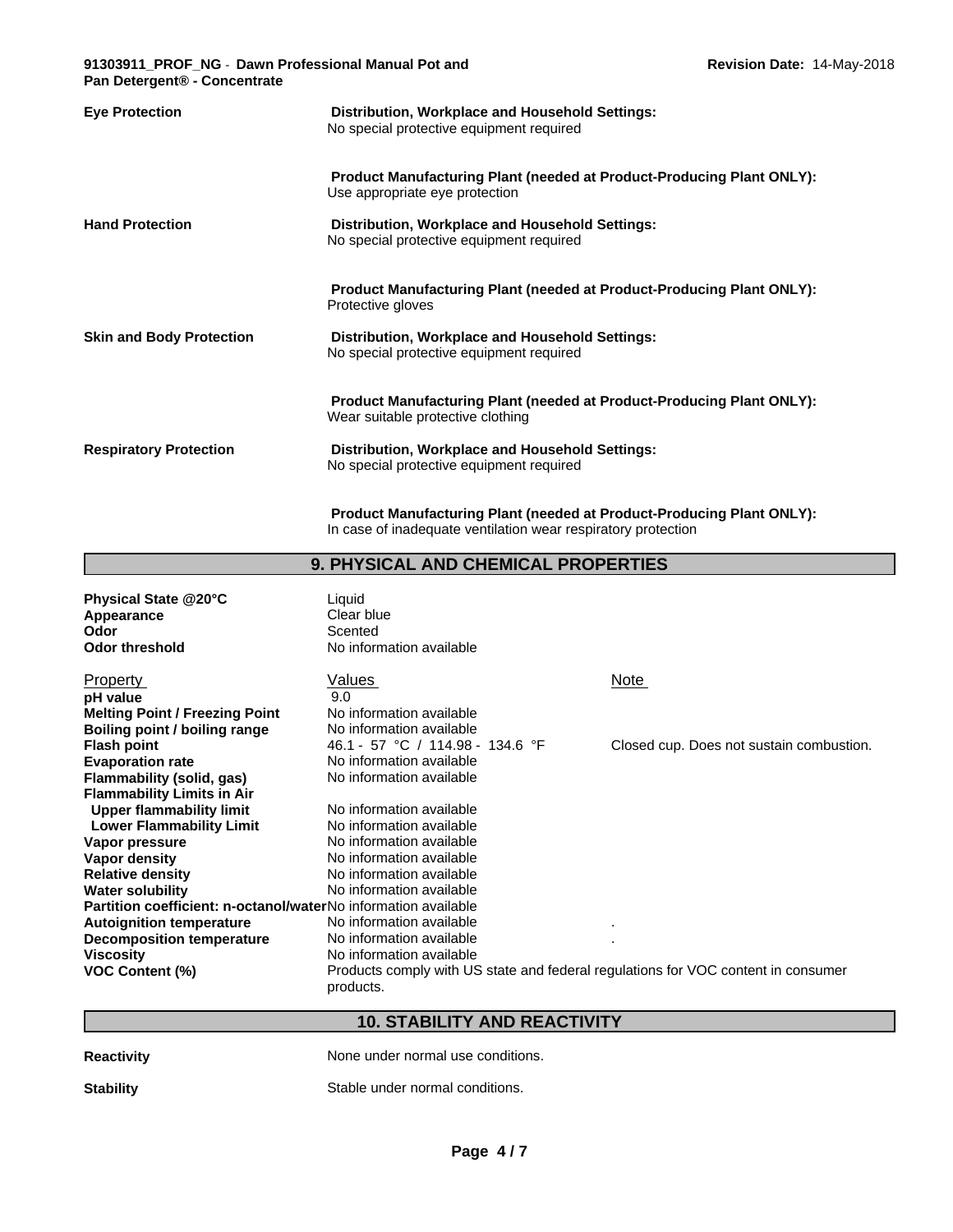### **91303911\_PROF\_NG** - **Dawn Professional Manual Pot and Pan Detergent® - Concentrate**

| <b>Hazardous polymerization</b> | Hazardous polymerization does not occur. |
|---------------------------------|------------------------------------------|
| <b>Hazardous Reactions</b>      | None under normal processing.            |
| <b>Conditions to Avoid</b>      | None under normal processing.            |
| Incompatible materials          | None in particular.                      |

**Hazardous Decomposition Products** None under normal use conditions.

## **11. TOXICOLOGICAL INFORMATION**

### **Product Information Information on likely routes of exposure**

| <b>Inhalation</b>   | No known effect.    |
|---------------------|---------------------|
| <b>Skin contact</b> | No known effect.    |
| <b>Ingestion</b>    | No known effect.    |
| Eye contact         | Irritating to eyes. |

## **Delayed and immediate effects as well as chronic effects from short and long-term exposure**

| <b>Acute toxicity</b>             | No known effect.    |
|-----------------------------------|---------------------|
| <b>Skin corrosion/irritation</b>  | No known effect.    |
| Serious eye damage/eye irritation | Irritating to eyes. |
| <b>Skin sensitization</b>         | No known effect.    |
| <b>Respiratory sensitization</b>  | No known effect.    |
| Germ cell mutagenicity            | No known effect.    |
| <b>Neurological Effects</b>       | No known effect.    |
| <b>Reproductive toxicity</b>      | No known effect.    |
| <b>Developmental toxicity</b>     | No known effect.    |
| <b>Teratogenicity</b>             | No known effect.    |
| <b>STOT - single exposure</b>     | No known effect.    |
| <b>STOT - repeated exposure</b>   | No known effect.    |
| <b>Target Organ Effects</b>       | No known effect.    |
| <b>Aspiration hazard</b>          | No known effect.    |
| Carcinogenicity                   | No known effect.    |

## **Component Information**

| <b>Chemical Name</b>                                     | <b>CAS-No</b> | Oral LD50              | Dermal LD50                          | <b>Inhalation LC50</b> |
|----------------------------------------------------------|---------------|------------------------|--------------------------------------|------------------------|
| Amine oxides, C10-16-alkyldimethyl                       | 70592-80-2    | LD50: 1064 mg/kg, bw.  | $LD50: > 2000$ mg/kg, 24             |                        |
|                                                          |               | OECD 401. Species: Rat | hours, bw. OECD 402.<br>Species: Rat |                        |
| Poly(oxy-1,2-ethanediyl),<br>alpha-sulfo-omega-hydroxy-, | 68585-34-2    | >2001 mg/kg            |                                      |                        |
| C10-16-alkyl ethers, sodium salts                        |               |                        |                                      |                        |
| Ethanol                                                  | 64-17-5       | 10470 mg/kg bw (OECD   |                                      | 116.9 mg/L air (//OECD |
|                                                          |               | 401)                   |                                      | 403)                   |

## **12. ECOLOGICAL INFORMATION**

## **Ecotoxicity**

The product is not expected to be hazardous to the environment.

| Persistence and degradability    | No information available. |
|----------------------------------|---------------------------|
| <b>Bioaccumulative potential</b> | No information available. |
| <b>Mobility</b>                  | No information available. |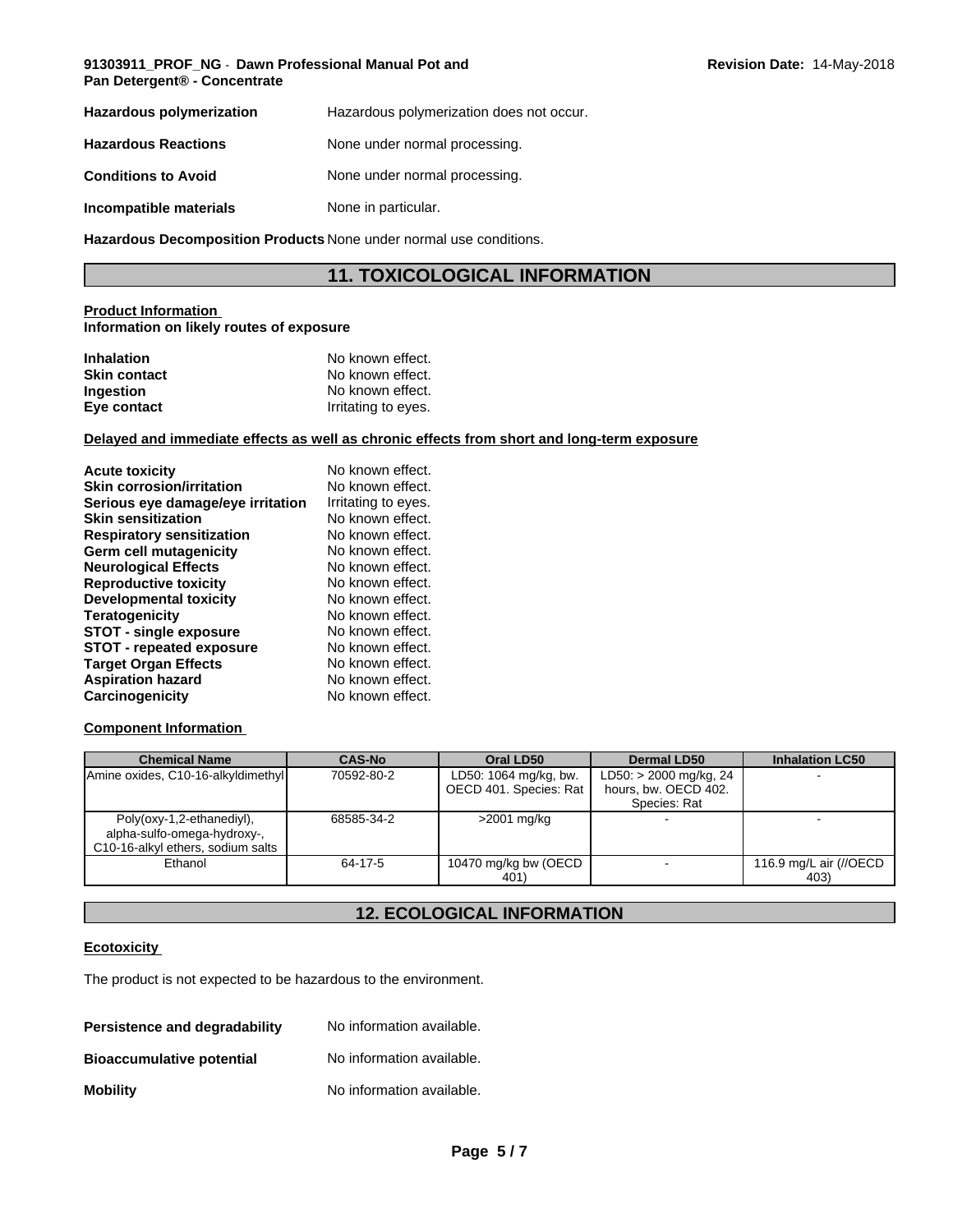**Other adverse effects** No information available.

## **13. DISPOSAL CONSIDERATIONS**

| Waste treatment methods                       |                                                                                                        |
|-----------------------------------------------|--------------------------------------------------------------------------------------------------------|
| Waste from Residues/Unused<br><b>Products</b> | Disposal should be in accordance with applicable regional, national and local laws and<br>regulations. |
| Contaminated packaging                        | Disposal should be in accordance with applicable regional, national and local laws and<br>regulations. |
| California Hazardous Waste Codes 331          |                                                                                                        |

## **14. TRANSPORT INFORMATION**

| <u>DOT</u>  | Not regulated |
|-------------|---------------|
| <b>IMDG</b> | Not regulated |
| <b>IATA</b> | Not regulated |

## **15. REGULATORY INFORMATION**

### **U.S. Federal Regulations**

**(non-household setting)**

### **SARA 313**

Section 313 of Title III of the Superfund Amendments and Reauthorization Act of 1986 (SARA). This product does not contain any chemicals which are subject to the reporting requirements of the Act and Title 40 of the Code of Federal Regulations, Part 372

## **CERCLA**

This material, as supplied, contains one or more substances regulated as a hazardous substance under the Comprehensive Environmental Response Compensation and Liability Act (CERCLA) (40 CFR 302):.

| <b>Chemical Name</b> | <b>CAS-No</b> | <b>Hazardous</b><br><b>Substances RQs</b> | l Extremelv Hazardous l<br><b>Substances RQs</b> | <b>CERCLA/SARA 302</b><br>TPQ |
|----------------------|---------------|-------------------------------------------|--------------------------------------------------|-------------------------------|
| Sodium hydroxide     | 1310-73-2     | 1000 lb                                   |                                                  |                               |

#### **Clean Air Act,Section 112 Hazardous Air Pollutants (HAPs) (see 40 CFR 61)**

This product does not contain any substances regulated as hazardous air pollutants (HAPS) under Section 112 of the Clean Air Act Amendments of 1990.

#### **Clean Water Act**

.

This product contains the following substances which are regulated pollutants pursuant to the Clean Water Act (40 CFR 122.21 and 40 CFR 122.42):.

| <b>Chemical Name</b> | <b>CAS-No</b> | <b>CWA - Reportable</b><br>Quantities | <b>CWA - Toxic</b><br><b>Pollutants</b> | <b>CWA - Priority</b><br><b>Pollutants</b> | <b>CWA - Hazardous</b><br><b>Substances</b> |
|----------------------|---------------|---------------------------------------|-----------------------------------------|--------------------------------------------|---------------------------------------------|
| Sodium hvdroxide     | 1310-73-2     | 1000 lb                               |                                         |                                            |                                             |

#### **California Proposition 65**

This product is not subject to warning labeling under California Proposition 65.

## **U.S. State Regulations (RTK)**

| Cham<br>Name<br>I<br>New<br>-N14<br>________ |
|----------------------------------------------|
|----------------------------------------------|